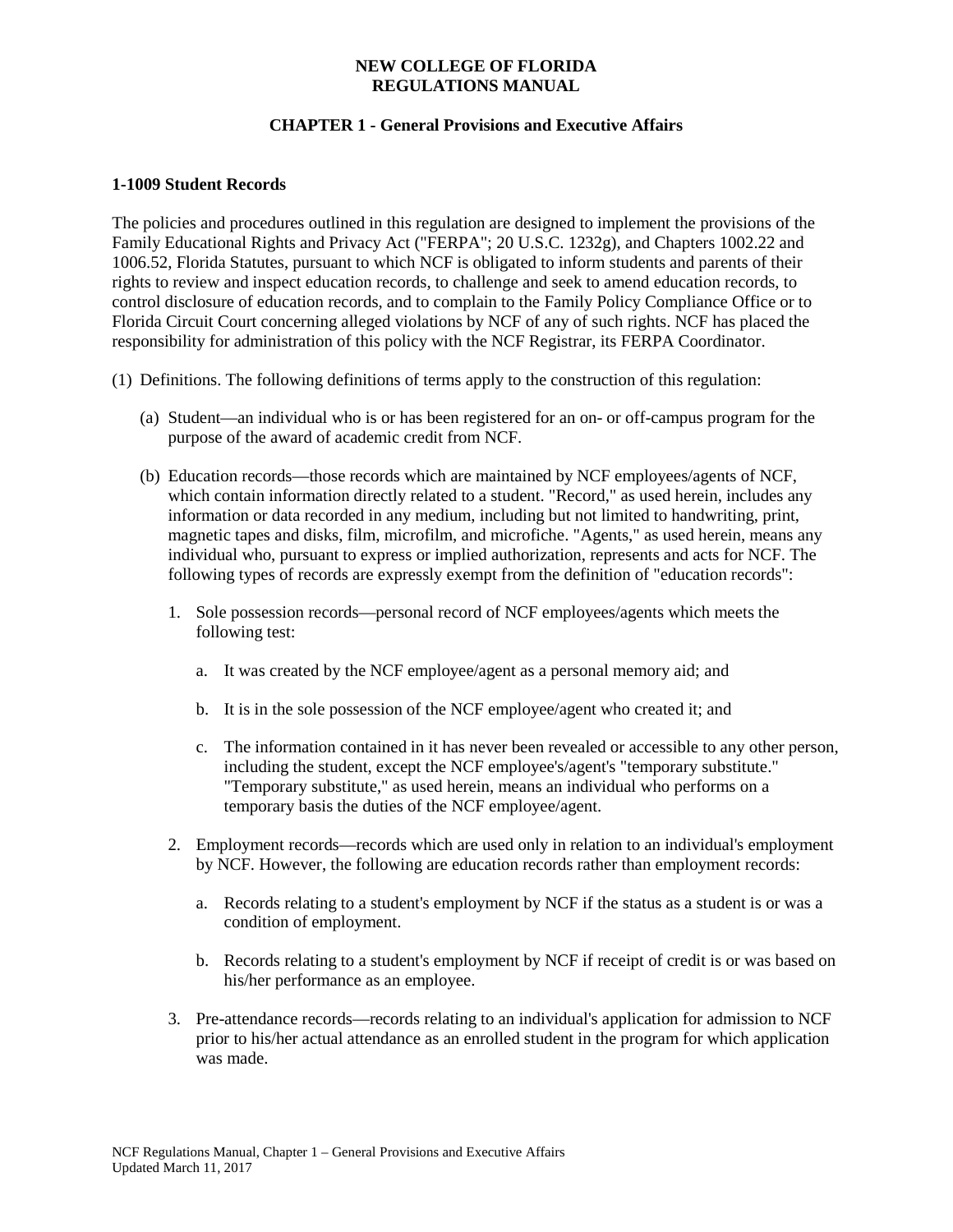# **CHAPTER 1 - General Provisions and Executive Affairs**

- 4. Alumnae/i records—records created and maintained on an individual as an alumnus/alumna of NCF.
- 5. Law enforcement records—records created and maintained by the NCF Police Department which are used solely for law enforcement purposes, are maintained apart from education records, and are not disclosed to individuals other than law enforcement officials of the same jurisdiction; provided that, in addition, no member of the NCF Police Department shall have access to education records where this policy authorizes release without the student's prior written consent.
- 6. Health records—records of NCF's Counseling and Wellness Center which are used only for the provision of medical, psychiatric, or psychological treatment and which are kept separate from education records.
- (c) Personal identifier—any data or information that relates a record to an individual. This includes the individual's name, the name of the individual's parents, or other family members, the individual's address, the individual's social security number and any other number or symbol which identifies the individual, a list of the individual's personal characteristics, or any other information which would make the individual's identity known and can be used to label a record as the individual's record.

#### (2) Annual Notification

- (a) NCF will publish annually in the NCF General Catalog a notice of student rights under FERPA and sections 1002.22 and 1006.52, Florida Statutes.
- (b) The notice will advise of the following:
	- 1. A student has the right to inspect and review his/her education records.
	- 2. NCF intends to limit the disclosure of information contained in a student's education records to the following circumstances:
		- a. The student has given prior written consent to the disclosure; or
		- b. The disclosure is of directory information which the student has not refused to permit NCF to disclose; or
		- c. The FERPA and Florida Statutes authorize NCF's disclosure of the information without the student's prior written consent.
	- 3. A student has the right to request NCF to amend any part of his/her education record which he/she believes to be inaccurate, misleading, or in violation of his/her privacy or other rights; and, should NCF deny the student's request, that the student has a right to a hearing to present evidence that the record is inaccurate, misleading, or in violation of his/her privacy or other rights.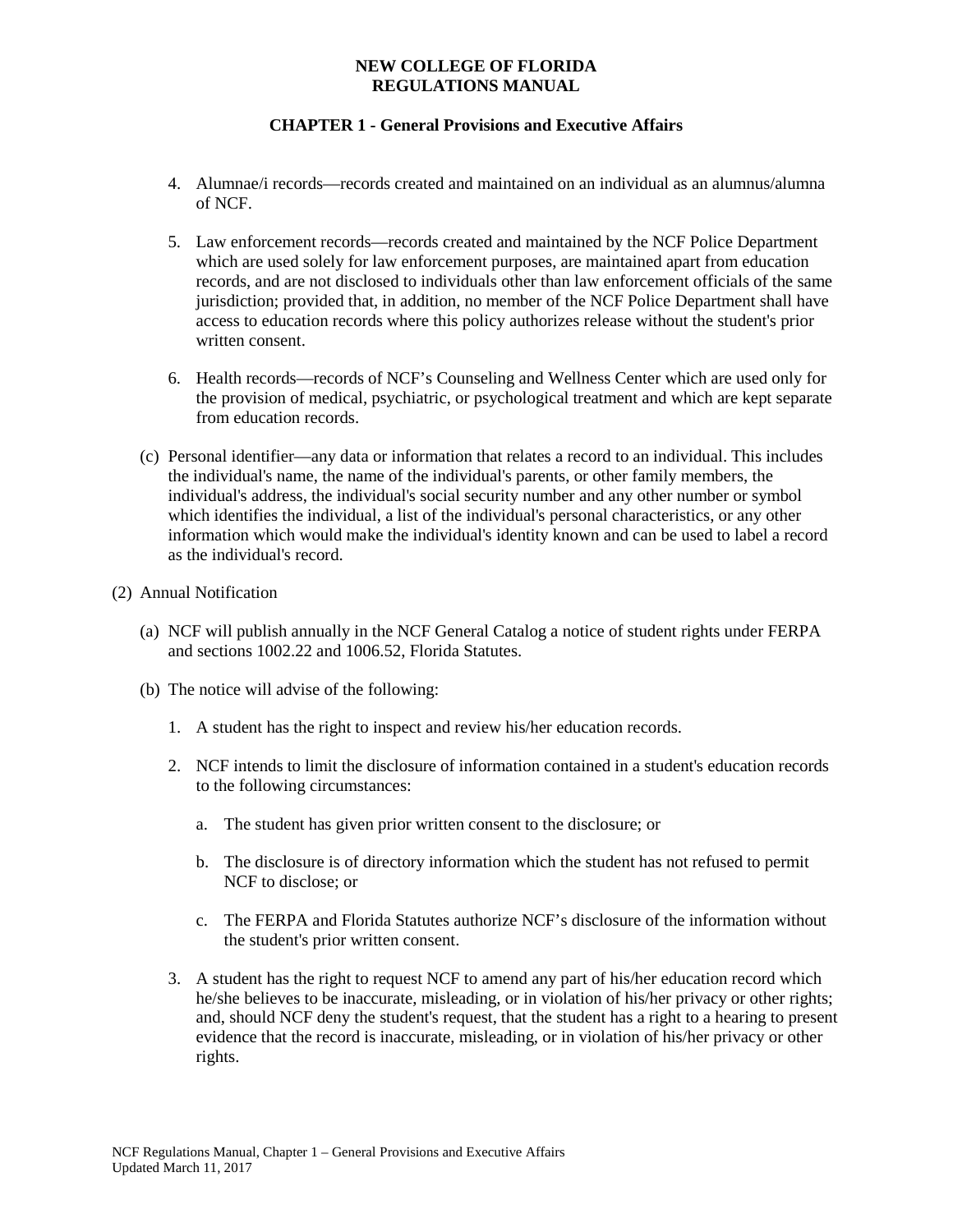- 4. There exists the right to report violations of FERPA to the Family Policy Compliance Office of the U.S. Department of Education, and to bring an action in Florida Circuit Court for violations of section 1002.22, Florida Statutes.
- 5. The locations where copies of this policy are available to students.
- (3) Locations of Education Records
	- (a) Pre-attendance admission records are located in the Office of Admissions and Financial Aid, and the custodian for such records is the Dean of Enrollment Services & Information Technology, New College of Florida, 5800 Bay Shore Road, Sarasota, Florida 34243.
	- (b) Cumulative academic records and some pre-attendance admission records are located in the Office of the Registrar and the custodian for such records is the NCF Registrar, New College of Florida, 5800 Bay Shore Road, Sarasota, Florida 34243.
	- (c) Medical records are located in the Counseling and Wellness Center, and the custodian for such records is the Director, Counseling and Wellness Center, New College of Florida, 5800 Bay Shore Road, Sarasota, Florida 34243.
	- (d) Psychological/Psychiatric counseling records are located in the Counseling and Wellness Center, and the custodian for such records is the Director, Counseling and Wellness Center, New College of Florida, 5800 Bay Shore Road, Sarasota, Florida 34243.
	- (e) Student employment records are located in the Office of Human Resources, and the custodian for such records is the Director of Human Resources, New College of Florida, 5800 Bay Shore Road, Sarasota, Florida 34243.
	- (f) Financial aid records are located in the Office of Admissions and Financial Aid, and the custodian for such records is the Director of Financial Aid, New College of Florida, 5800 Bay Shore Road, Sarasota, Florida 34243.
	- (g) Financial records are located in the NCF Business Office, and the custodian for such records is the College Comptroller, New College of Florida, 5800 Bay Shore Road, Sarasota, Florida 34243.
	- (h) NCF records are located in the Office of the Provost, divisional offices, and in faculty offices. The custodian for such records is the Provost, appropriate divisional chairperson, professor, instructor or lecturer.
	- (i) Disciplinary records are located in the Office of Student Affairs, and the custodian for such records is the Dean of Students, New College of Florida, 5800 Bay Shore Road, Sarasota, Florida 34243.
	- (j) Occasional records, student education records not encompassed within the above-enumerated categories such as copies of correspondence located in offices not listed above, either shall be collected and the student directed to their location by the FERPA Coordinator, or shall otherwise be made available to the student for inspection and review.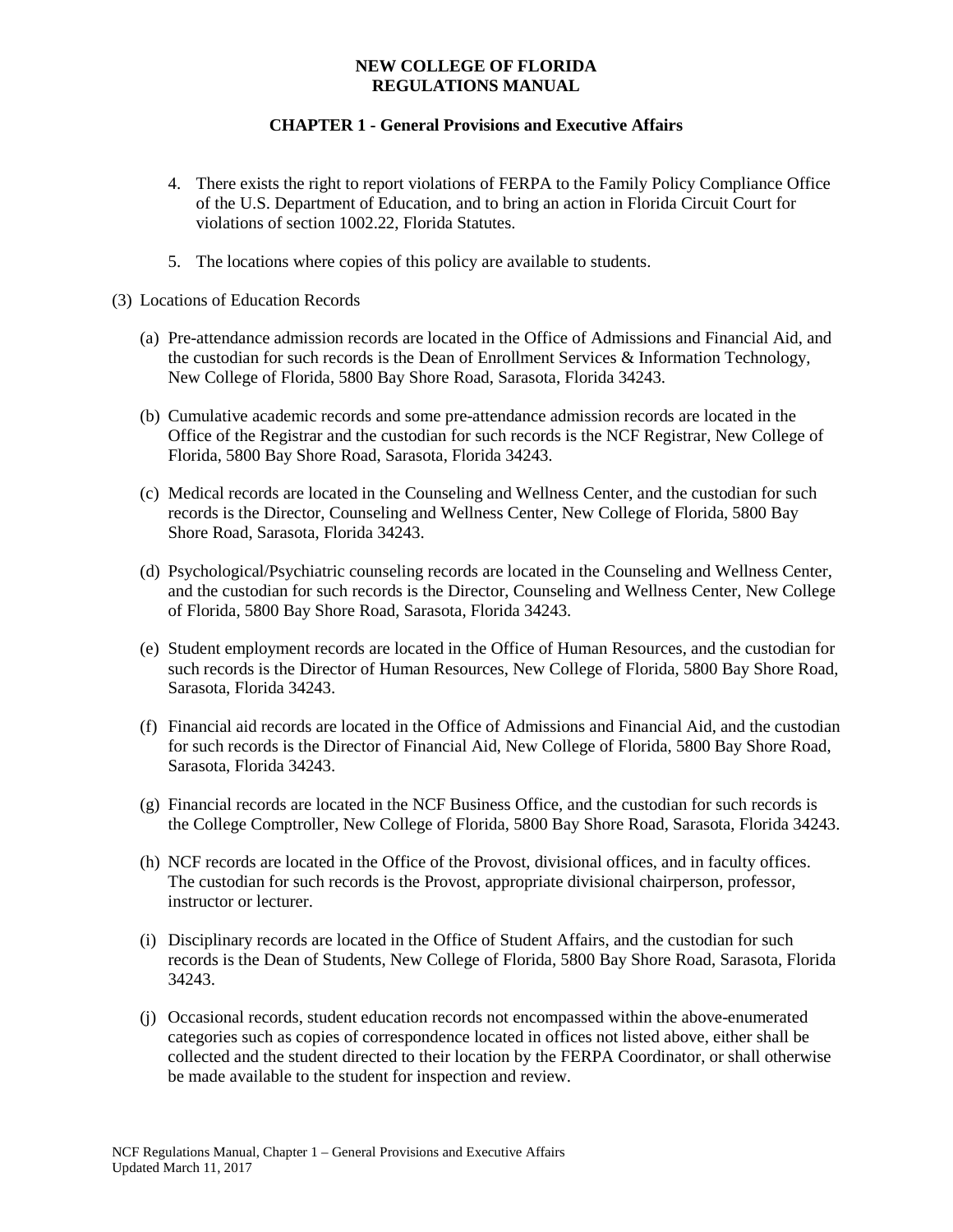- (4) Procedure to Inspect Education Records
	- (a) Students who wish to inspect and review their education records should submit a written request to the appropriate record custodian or to the FERPA Coordinator. The request should identify as accurately as possible the specific records the student wishes to inspect and review. It may identify records according to the types listed in subsection (4) of this policy, as records located at specific places, or as records under the custodianship of specific NCF employees/agents identified by title. Records listed in this policy as "occasional records" should be identified in terms which will make it possible for the FERPA Coordinator to locate them and make them available for the student to inspect and review.
	- (b) The FERPA Coordinator or the record custodian shall either permit the student to immediately inspect and review his/her education records or advise the student when and where the records will be available for inspection and review. Access to education records requested in compliance with this policy shall be granted within a reasonable period of time, but in no case more than thirty (30) calendar days after the FERPA Coordinator or the record custodian receives the student's written request. The FERPA Coordinator or the record custodian or his/her designee shall have the right to be present while the student inspects and reviews the records. Upon reasonable request, NCF shall furnish the student with an explanation or interpretation of his/her record.
	- (c) Upon reasonable request and demonstration to the FERPA Coordinator that the failure to provide the student with copies of the requested education records will effectively deny the student the right to inspect and review such records, NCF will arrange for the student to obtain copies of such records. In the event that the student has an unpaid financial obligation to NCF, he/she shall not be entitled to transcripts or copies of education records.
	- (d) When records contain personally identifiable information about more than one student, a student may inspect only that information which relates to him/her.
	- (e) NCF reserves the right to refuse to permit a student to inspect and review the following education records:
		- 1. The financial records of the parents of the student or any information contained therein.
		- 2. Statements and letters of recommendation prepared by NCF officials or submitted with the student's application for admission which were placed in the student's records before January 1, 1975 or for which the student has waived his/her right of access in writing; provided, however, that if such statements and letters of recommendation have been used for any purpose other than that for which they were originally prepared, the student may inspect and review them.
		- 3. Those records which are excluded from the definition of "education records" under this policy.
- (5) Copies of Education Records
	- (a) Fees. NCF will charge the following fees for copies of education records: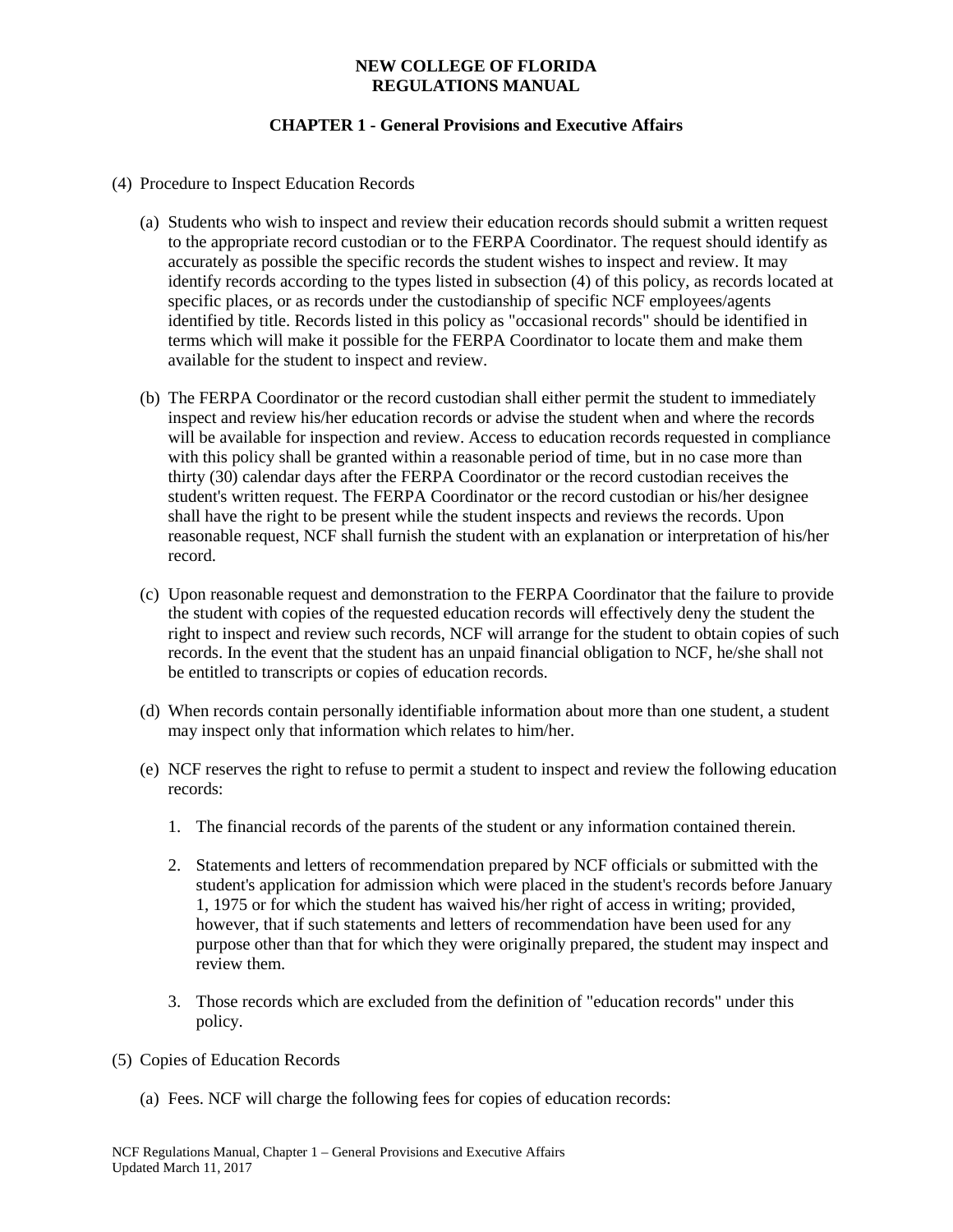- 1. NCF official transcripts \$10.
- 2. FERPA required copies of education records—the fee for FERPA required copies of education records shall be ten cents (\$.10) per page, which reflects actual copying costs but does not include the cost of search and retrieval. Copies of education records are required by FERPA under the following circumstances:
	- a. A failure to provide such copies would effectively deny the student the right to inspect and review his/her records; or
	- b. NCF has disclosed information from the student's education records under authority of the student's prior written consent and the student requests a copy of the information disclosed; or
	- c. The student requests copies of records NCF has disclosed to other schools where the student seeks or intends to enroll.
- 3. Copies (not signed and certified) of education records will be available to students when administratively possible, even though not required by FERPA, at a copying cost of One Dollar (\$1.00) per page plus the actual cost of search, retrieval, and mailing.
- (b) When administrative costs of collecting fees exceed the amount which would be received, the FERPA Coordinator shall be authorized to waive such fees.
- (c) NCF reserves the right to deny transcripts or copies of records not required by FERPA in any of the following situations:
	- 1. The student has an unpaid financial obligation to NCF.
	- 2. There is an unresolved disciplinary action against the student.
	- 3. There is an unresolved litigation between the student and NCF.
- (6) Directory Information
	- (a) Designation of directory information. NCF hereby designates the following described personally identifiable information contained in a student's education record as "directory information" in order that NCF may, at its discretion, disclose the information without a student's further prior written consent:
		- 1. The student's name.
		- 2. The student's dates of attendance and enrollment status.
		- 3. Date of graduation, degrees and honors awarded.
	- (b) Student's refusal to permit disclosure of "directory information." NCF will send students for each academic term the above list, or a revised list, of the items of information it proposes to designate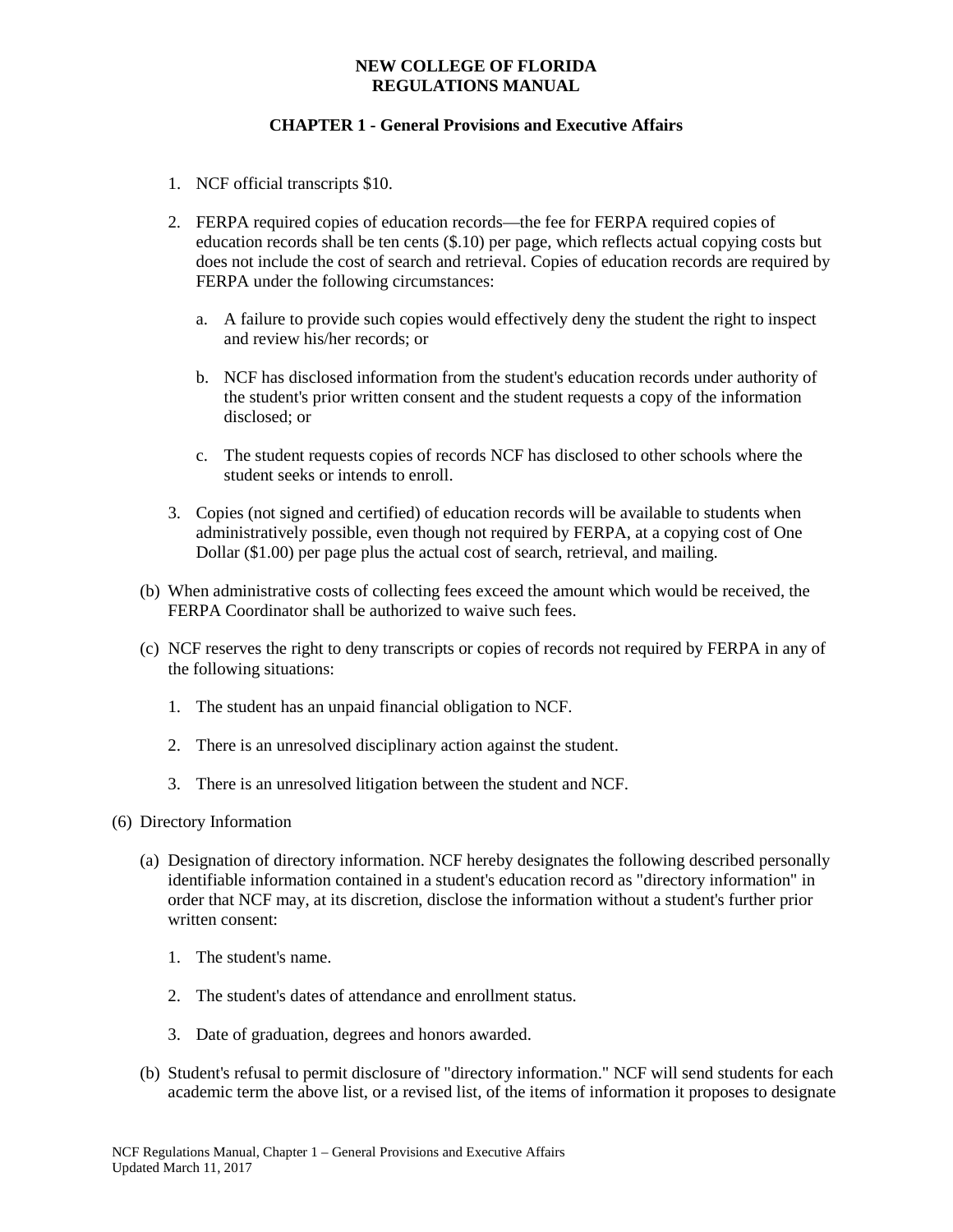## **CHAPTER 1 - General Provisions and Executive Affairs**

as "directory information." Students must notify the FERPA Coordinator in writing if they refuse to permit NCF to disclose directory information about themselves; such notification must be received by the FERPA Coordinator no later than the end of the second week of classes of the academic term or the student will be deemed to have waived his/her right of refusal until the next academic term. When the FERPA Coordinator receives a student's refusal to permit NCF to disclose "directory information" about that student, the FERPA Coordinator will notify the appropriate records custodians of the student's action. The records custodians will not make any further disclosures of directory information about that student without the student's prior written consent except to the extent authorized by FERPA and the Florida Statutes.

- (c) Publication of directory information in the NCF Directory. NCF proposes to publish for each academic year a Campus Directory which will contain certain items of directory information respecting students who are registered during the Fall Semester of such academic year. Students registering during the Fall Semester must notify the Office of the Registrar in writing of their refusal to permit NCF to disclose or publish directory information in the Campus Directory; such notification must be received by the FERPA Coordinator no later than the end of the second week of classes of the fall semester or the student will be deemed to have waived his/her right of refusal with respect to the Campus Directory until the fall semester of the next academic year.
- (d) Requests for directory information. All requests for directory information about students should be referred to the FERPA Coordinator.
- (7) Use of Education Records. All custodians of a student's education records and other NCF employees/agents will follow a strict policy that information contained in a student's education record is confidential and may not be disclosed to third parties without the student's prior written consent except as otherwise provided in this section.
	- (a) College officials shall have access to student education records for legitimate educational purposes.
		- 1. "College official," as used herein, means:
			- a. A person currently serving as a member of the BOG.
			- b. A person under contract to the BOG/NCF in any faculty or staff position at NCF.
			- c. A person employed by the BOG as a temporary substitute for a staff member or faculty member at NCF for the period of his/her performance as a substitute.
			- d. A person employed by NCF or the BOG or under contract to the BOG or State of Florida Auditor General's Office to perform a special administrative task for NCF, or a person who provides this service as a volunteer. Such persons may be employed as secretaries, clerks, attorneys, auditors, and consultants. They shall be considered to be College officials for the period of their performance as an employee, volunteer, or contractor.
		- 2. "Legitimate educational purpose," as used herein, means a College official's need to know in order to: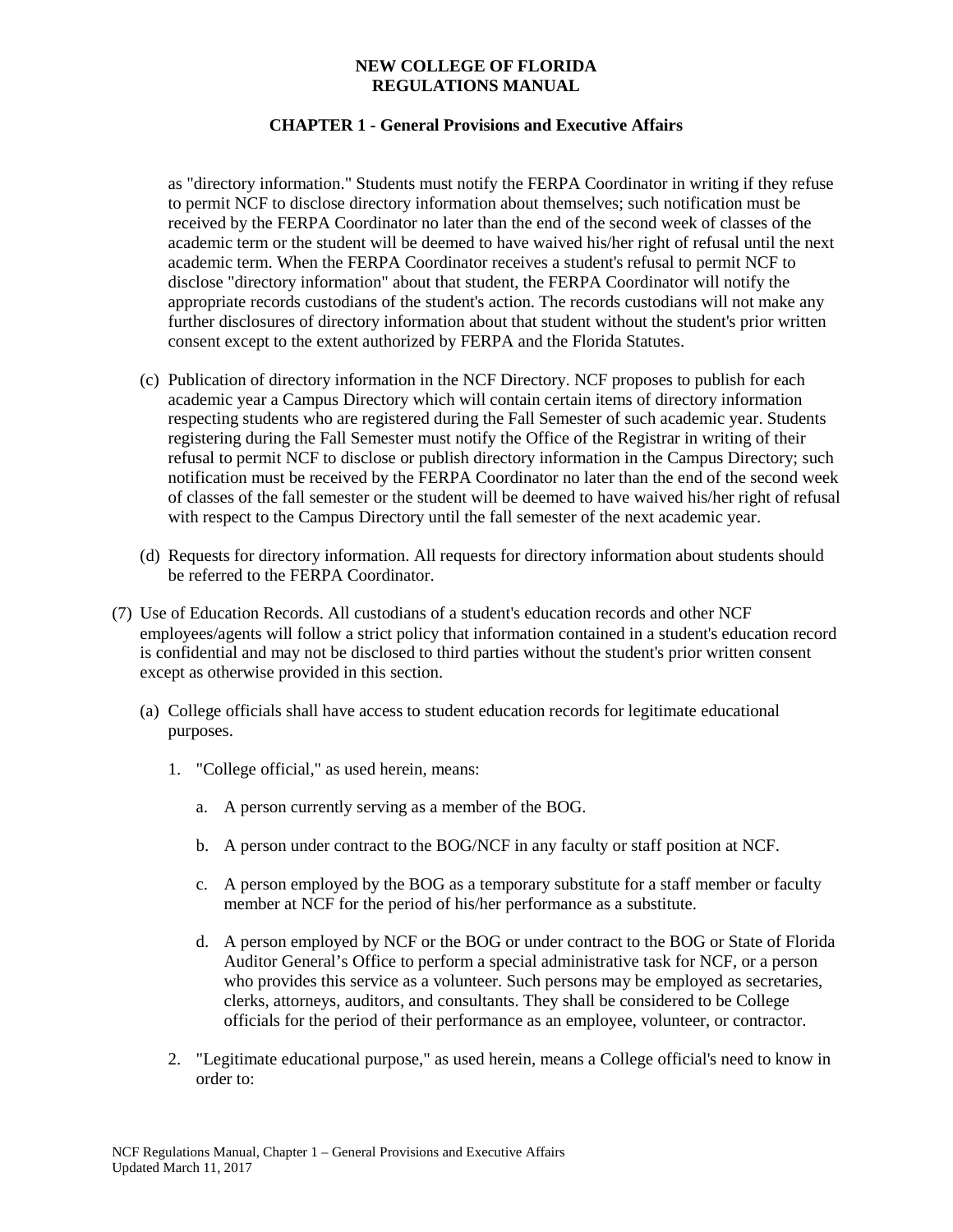- a. Perform an administrative task outlined in the official's position description or contract; or
- b. Perform a supervisory or instructional task directly related to the student's education; or
- c. Perform a service or benefit for the student such as health care, counseling, student job placement, or student financial aid.
- (b) Under the following circumstances, College officials may make disclosures of personally identifiable information contained in the student's education records without the student's consent:
	- 1. To another college or university where the student seeks or intends to enroll.
	- 2. To certain federal and state officials who require information in order to audit or enforce legal conditions related to programs at NCF supported by federal or state funds.
	- 3. To parties who provide or may provide financial aid to the student in order to:
		- a. Establish the student's eligibility for the financial aid;
		- b. Determine the amount of financial aid;
		- c. Establish the conditions for the receipt of the financial aid; or
		- d. Enforce the terms of the agreement between the provider and the receiver of the financial aid.
	- 4. To state or local officials in compliance with state law adopted prior to November 19, 1974.
	- 5. To an individual or organization under written agreement or contract with NCF or the BOG for the purpose of conducting a study on the College's behalf for the development of tests, the administration of student aid, or the improvement of instruction.
	- 6. To accrediting organizations to carry out their accrediting functions.
	- 7. To parents of a student if the parents claim the student as a dependent under the Internal Revenue Code of 1954. NCF will exercise this option only on the condition that evidence of such dependency is furnished to the Office of the Registrar.
	- 8. To comply with a lawfully issued subpoena or judicial order of a court of competent jurisdiction. NCF will make a reasonable effort to notify the student before it makes a disclosure under this provision.
	- 9. The result of a disciplinary proceeding may be released to the victim of the student's crime of violence.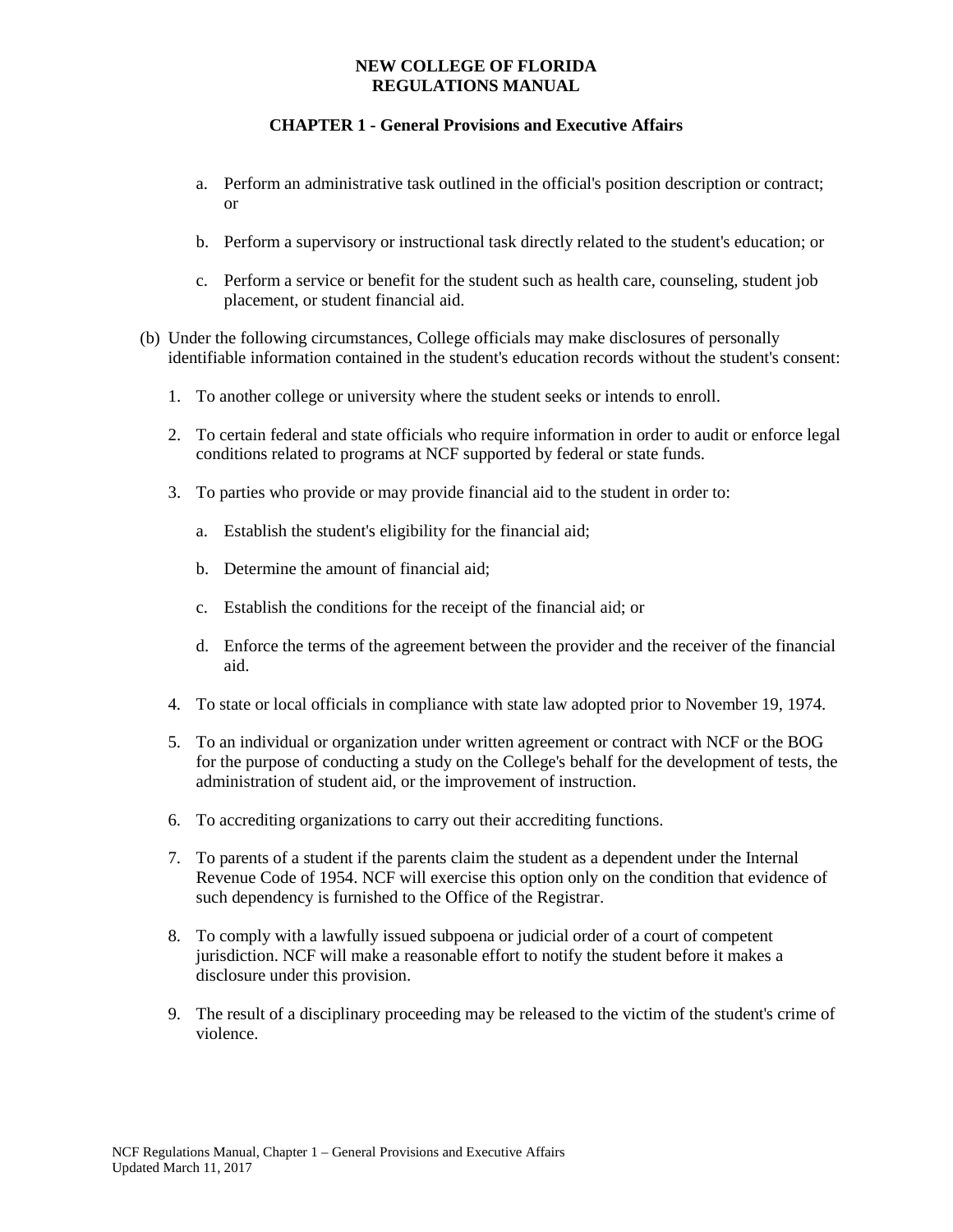- 10. To the Auditor General or the Office of Program Policy Analysis and Government Accountability, as necessary for such agencies to perform their official duties and responsibilities; these agencies shall use and maintain the records in accordance with FERPA.
- 11. All requests for disclosure under the ten (10) circumstances listed above, where NCF may disclose personally identifiable information without the student's prior consent to third parties other than its own officials, will be referred to the FERPA Coordinator or appropriate records custodian.
- (c) College officials are authorized to make necessary disclosures from student education records, without the student's prior consent in a health or safety emergency if the College official deems:
	- 1. The disclosure to be warranted by the seriousness of the threat to the health or safety of the student or other persons; and
	- 2. The information disclosed is necessary and needed to meet the emergency; and
	- 3. The persons to whom the information is disclosed are qualified and in a position to deal with the emergency; and
	- 4. Time is an important and limiting factor in dealing with the emergency.
	- (d) College officials may not disclose personally identifiable information contained in a student's education record, except directory information or under the circumstances listed above, except with the student's prior written consent. The written consent must include the following:
		- 1. A specification of the information the student consents to be disclosed;
		- 2. The person or organization or the class of persons or organizations to whom the disclosure may be made; and
		- 3. The date of the consent.
	- (e) The student may obtain a copy of any records the College discloses pursuant to the student's prior written consent.
	- (f) NCF will not release information contained in a student's education records, except directory information, to any third parties except its own officials, unless those third parties agree that they will not redisclose the information without the student's prior written consent.
- (8) Records of Requests for Access and Disclosures Made from Education Records
	- (a) All requests for disclosures of information contained in a student's education record or for access to the record made by persons other than College officials or the student or those requests accompanied by the student's prior written consent will be submitted to the FERPA Coordinator or appropriate records custodian. The FERPA Coordinator or appropriate records custodian will approve or disapprove all such requests for access and disclosures and, except for requests for directory information, he/she will maintain a record of these actions.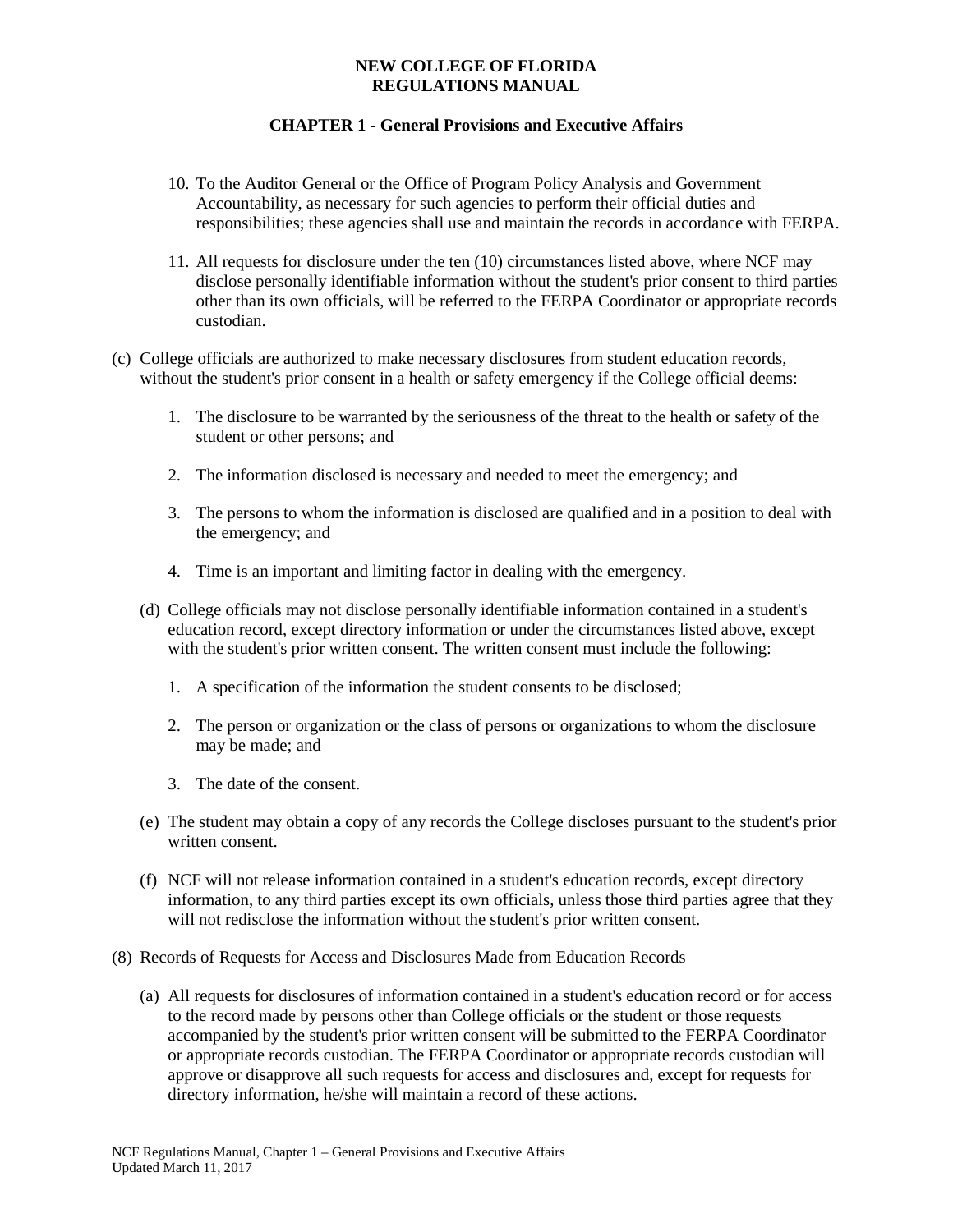- (b) This record of requests/disclosures shall include the following information:
	- 1. The name of the person or agency that made the request.
	- 2. The interest the person or agency had in the information.
	- 3. The date the person or agency made the request.
	- 4. Whether the request was granted and, if it was, the date access was permitted or the disclosure was made.
- (c) NCF will maintain this record of requests/disclosures as long as it maintains the student's education record.
- (9) Procedures to Request Amendment of and Challenge Education Records
	- (a) Students have the right to, in accordance with this policy, request amendment of and challenge the content of their education records.
	- (b) Definitions:
		- 1. The term "incorrect" is used herein to describe a record that is inaccurate, misleading, or in violation of the privacy or other rights of students. A record is not "incorrect," for purposes of this policy, where the requestor wishes to challenge the evaluation an instructor assigns for a course.
		- 2. The term "requestor" is used herein to describe a student or former student who is requesting NCF to amend a record.
	- (c) Students who believe that their education records contain information which is incorrect should informally discuss the problem with the record custodian. If the record custodian finds the information is incorrect because of an obvious error, and it is a simple matter to amend it to the satisfaction of the requestor, the record custodian may make the amendment.
	- (d) If the record custodian cannot amend the record to the requestor's satisfaction or if the record does not appear to be obviously incorrect, the record custodian will:
		- 1. Provide the requestor a copy of the questioned record at no cost; and
		- 2. Ask the requestor to initiate and provide the record custodian a written request for the amendment; such written request must identify the information which the requestor believes is incorrect, must state why such information is incorrect, and must be dated and signed by the requestor.
	- (e) The FERPA Coordinator will examine each written request for amendment of education records, together with the written explanation of refusal to amend the record to the requestor's satisfaction. The FERPA Coordinator will discuss the request with appropriate College officials, including the person who initiated the record, the general counsel, and other persons who might have an